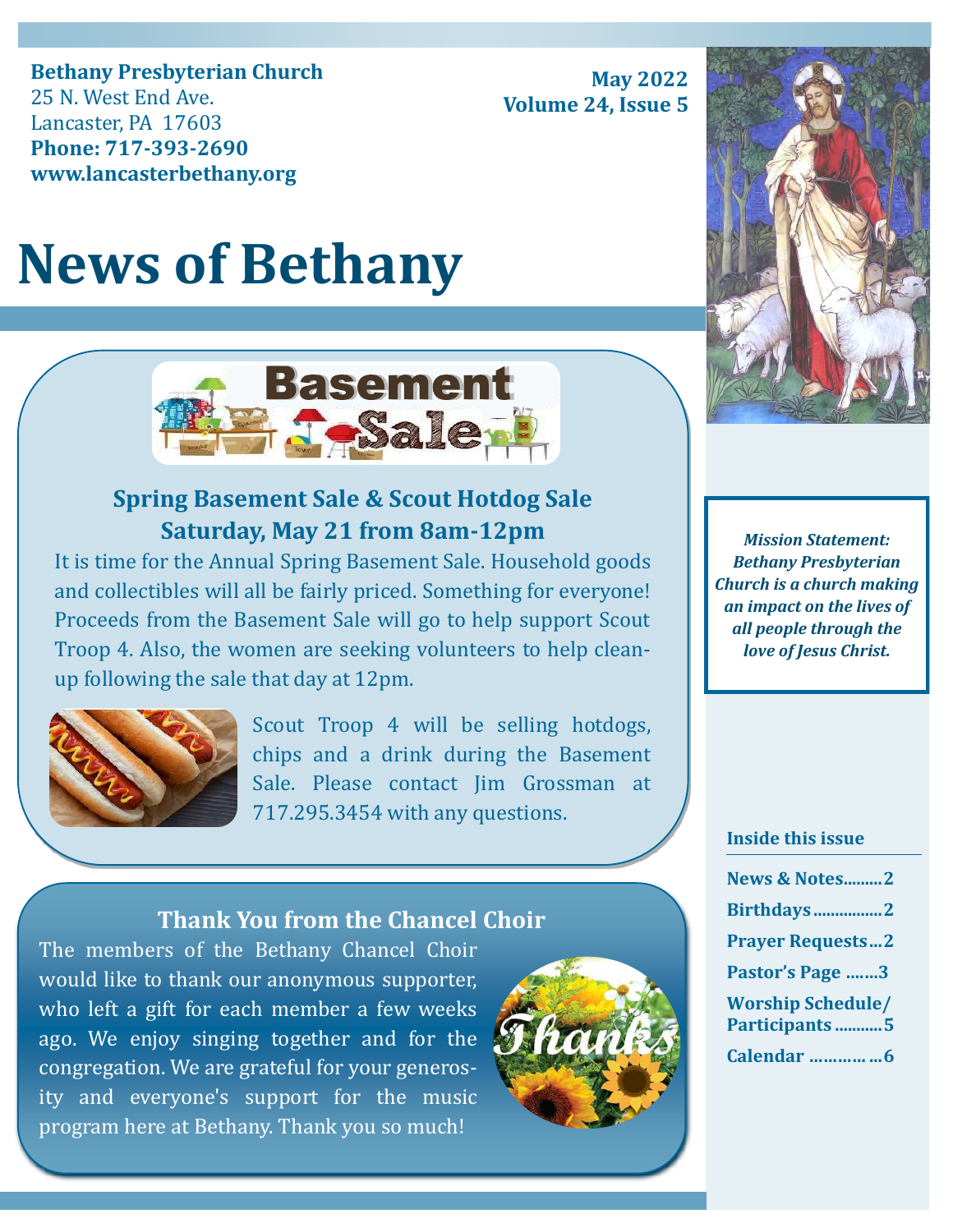# **Special Dates In May 2022**

**National Day of Prayer** Thursday, May 5

 Sunday, May 8 **Mother's Day**



**Armed Forces Day** Saturday, May 21

**Ascension Day** Thursday, May 26

**Memorial Day** Monday, May 31



# **Bethany News & Notes**

### **The Wired Word**

On Wednesday mornings "Wednesdays-at Ten" begins a new study using the "Wired Word." A timely, contemporary study of current issues/events which are

affecting our daily lives, the Wired Word is a great way to put things into perspective. Christian based, the Wired Word looks at today's



headlines and unpacks their meaning for today's Christians. Plenty of group interaction and input are an integral part of the program Prayers and concerns are addressed as well as we, together, face today's most pressing issues. Copies of the "Wired Word" are available in the Narthex. Be sure to pick-up and copy and join us on Wednesdays in the Parlor!



- 05/06 Zach Cole
- 05/12 Adam Cole
- 05/13 Susan Fetterman
- 05/16 Jan Moore
- 05/21 Christine Kauffman
- 05/22 Valerie Calhoun
- 05/29 Roslynn Martin

**Eva Lauer, Polly Snyder, Greyson Martin, Michelle Atwater and Will Campbell** 

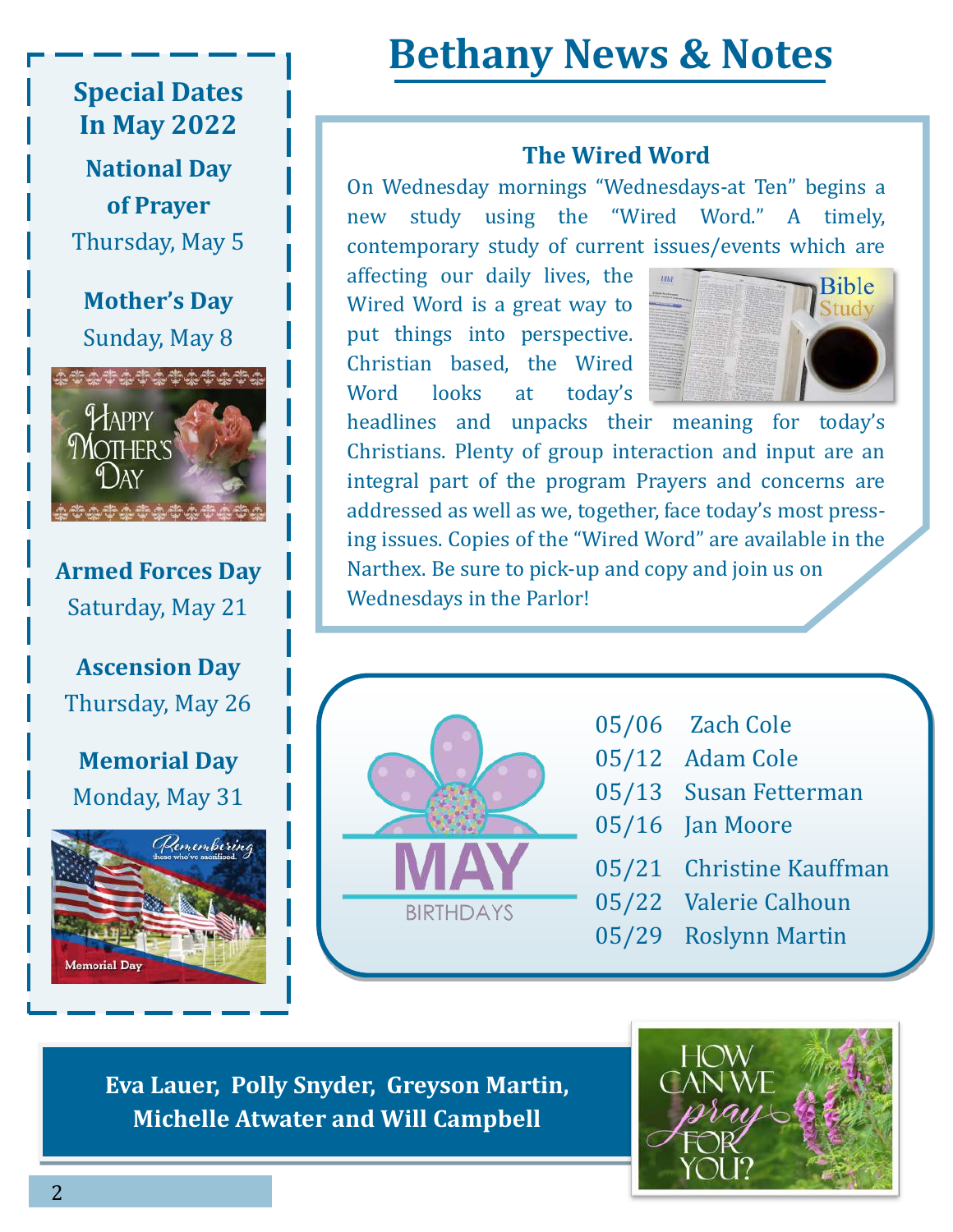# *PONDERINGS FROM THE PASTOR*

Choosing the right text on which to preach can sometimes be a challenge for Pastors. The choice can be a subjective, personal, or a lectionary-based one. The choice can also be driven by circumstances in our nation or the world. (I just finished choosing my texts for the month of May, so sermon texts are on my mind.)

When I'm on vacation in the summertime, I take a week or so to focus on my preaching texts for the fall. When I've chosen them, I choose the supporting readings, hymns, and other liturgical components. (Sermon prep is not a "slap-dash" affair!)

I believe preaching is a sacred discipline. Like many other disciplines, it takes years to "master." (I use the term loosely, as I don't think you can ever completely "master" preaching.) It's a life-long discipline which varies from week-to-week and season-to-season. Some weeks, the parts of a sermon come together easily. Other weeks, the sermon can be a "train wreck! But, with practice and discipline, one can minimize the damage!

I enjoy preaching. I enjoy the discipline of putting the disparate pieces of a sermon into a form that is lucid and biblically sound. I've mentioned the terms, "exegesis and eisegesis" to you at various times when preaching. Exegesis is legitimate interpretation which "reads out of" the text (in this case the Bible) what the original writers meant to convey.

Eisegesis, on the other hand, "reads into" the text what the interpreter (in this case the preacher) wishes to find or thinks they find there. It's akin to riffing or improv in music. It expresses the preacher's own subjective ideas, not always the traditional meaning of the pericope (the section of scripture).

Thus, I try not to stray too far from the standard interpretation of the texts from which I preach. There are times, though, when life experience can/does color the interpretation. These experi-



ences can enhance the way we approach the biblical texts to make them more accessible to 21st century hearers. That's why I use various Biblical translations when I preach. A translator can, by the method of translation they use, shape the English text. Such things as the way the translation addresses pronouns gives you a good indication of the type of exegetical method being used.

So, the bottom line is, I love preaching! I enjoy the weekly discipline of preparing and delivering sermons. It's both an exhilarating and a daunting experience. As I indicated earlier, preaching

is a sacred calling. It's all about changing hearts and minds thus reforming our understanding of our place in God's world. By-the-way, if you have any issues with my preaching, keep them to yourselves, won't you? We preachers are known for our thin skins!  $Grace & Peace$ .

Kent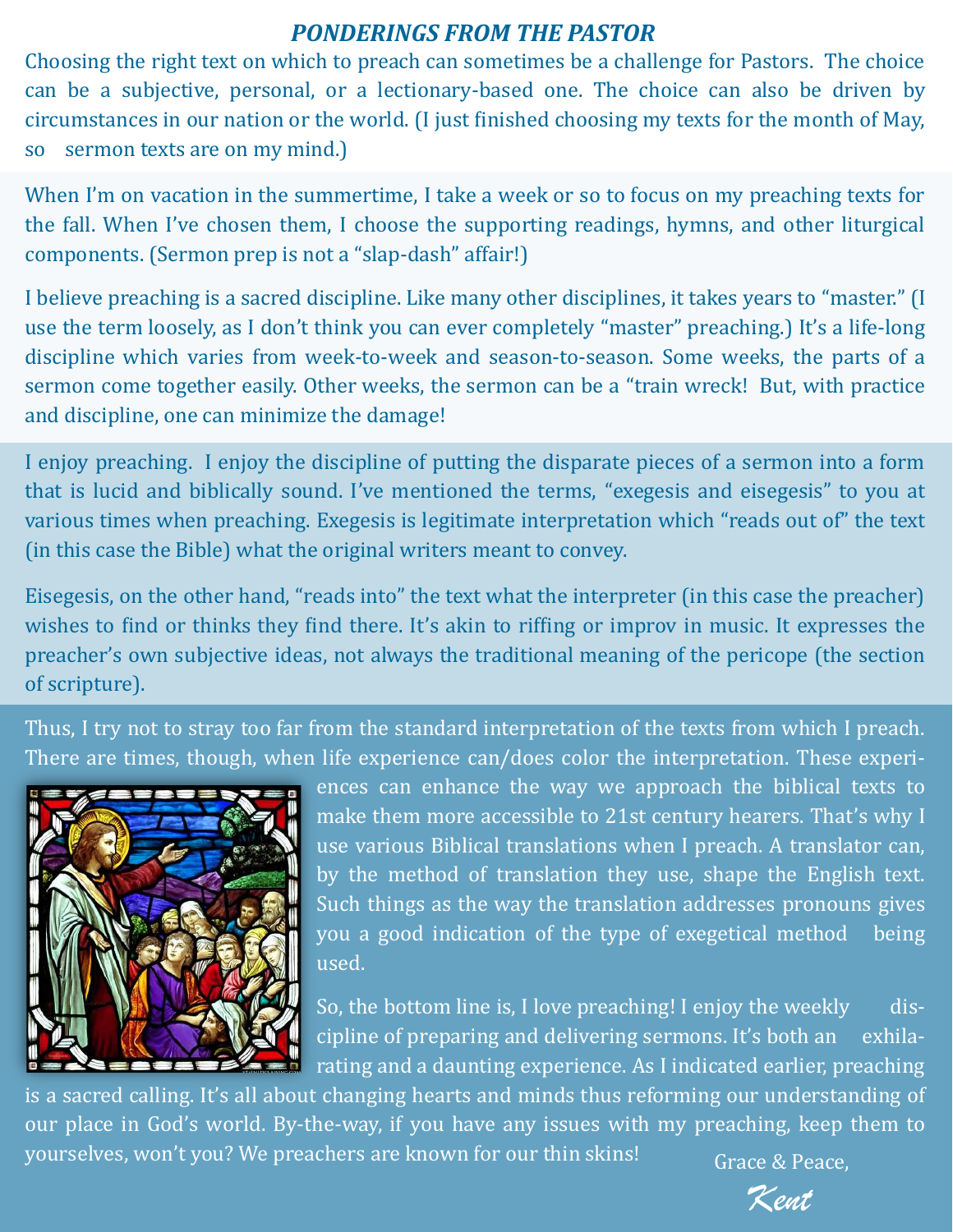



**May 1, 2022 @ 10:00 a.m. - Third Sunday of Easter** The Message: "Feed, Tend, Feed" Scripture: John 21:1-19 Preaching: Rev. Holmes

**May 8, 2022 @ 10:00 a.m. Fourth Sunday of Easter/Mother's Day** The Message: "Tabitha" Scripture: Acts 9:36-<sup>43</sup> Preaching: Rev. Holmes

**May 15, 2022 @ 10:00 a.m. - Fifth Sunday of Easter** The Message: "That All May Enter" Scripture: Acts 11:1-18 Preaching: Rev. Holmes

**May 22, 2022 @ 10:00 a.m. - Sixth Sunday of Easter** The Message: "Lydia" Scripture: Acts 16:9-<sup>15</sup> Preaching: Rev. Holmes

**May 29, 2022 @ 10:00 a.m. - Ascension of the Lord** The Message: "Out of Sight, Out of Mind" Scripture: Luke 24:44-53 Preaching: Rev. Holmes



|                   | May 1                                 | May 8                    | <b>May 15</b>          | <b>May 22</b>                            | <b>May 29</b>                           |
|-------------------|---------------------------------------|--------------------------|------------------------|------------------------------------------|-----------------------------------------|
| <b>Greeters</b>   | <b>Willa Pedrick</b>                  | <b>Elaine Bornstein</b>  | <b>Jim Grossman</b>    | Sylvia Doyle                             | <b>Maurine Smith</b>                    |
| <b>Fellowship</b> | <b>Willa Pedrick</b>                  | <b>Elaine Bornstein</b>  | <b>Jim Grossman</b>    | Sylvia Doyle                             | <b>Maurine Smith</b>                    |
| <b>Ushers</b>     | Pat Rineer &<br><b>Joyce Richards</b> | Linda & Kaelyn<br>Eckman | Diane & Brian<br>Ashba | Larry Doyle &<br><b>Elaine Bornstein</b> | Doug Smith &<br><b>Elaine Bornstein</b> |

**4**